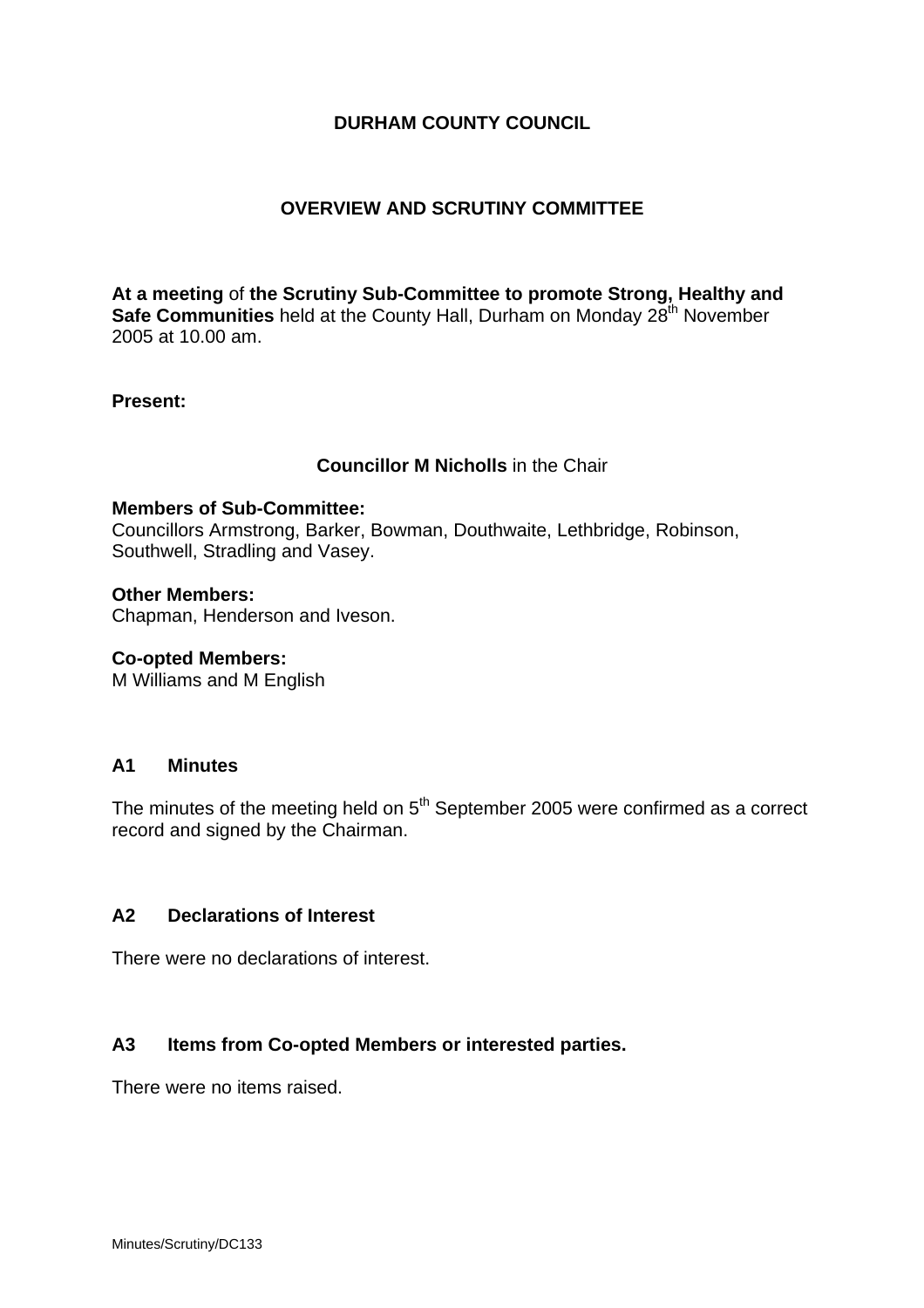### **A4 Performance Management**

### (a) **Report of Director of Social Care and Health**

The Sub-Committee considered a report of the Director of Social Care and Health updating members of the performance information for the second quarter of 2005/06 (for copy of report see file of Minutes).

Keith Newby, Quality and Performance Monitoring Manager, informed the Sub-Committee that in relation to Adult Services the indicators are grouped as follows:-

 8 very good (dark green) 3 good (light green) 2 acceptable (yellow) 4 ask questions (orange) 1 not banded

In total, nine out of seventeen indicators that can be banded at this point in the year are in the top banding.

It was highlighted that action was being taken to improve performance against the appropriate indicators.

With reference to Children's Services the Sub-Committee was informed that the groupings are as follows:-

7 very good (dark green) 2 good (light green) 3 acceptable (yellow) 2 ask questions (orange)

In total, nine out of fourteen indicators that can be banded at this point in the year are in the top banding with action taken to improve performance against the appropriate indicators.

In relation to PAF C63 Councillor Armstrong asked whether the child was invited to give their views at each review stage.

Keith Newby responded that systems are improving to allow young people to feed in their views and it is anticipated that performance against this indicator will improve quarter on quarter.

#### **Resolved:**

That the report be noted.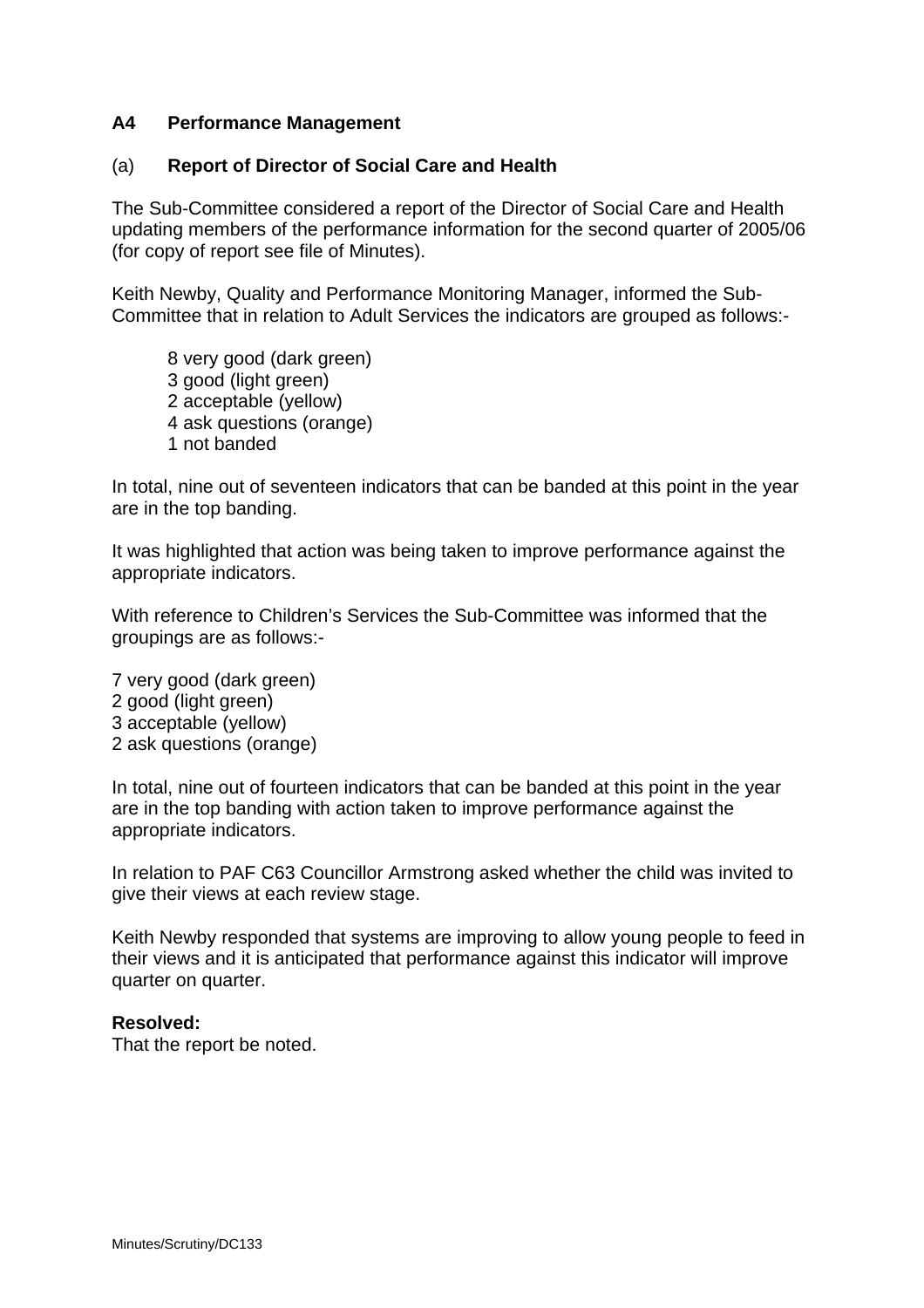# (b) **Report of Head of Corporate Policy**

The Sub-Committee considered a report of the Head of Corporate Policy concerning the half year performance update (2005/06) for Best Value Performance indicators relevant to the Corporate Aim, Promoting Strong, Health and Safe Communities (for copy of report see file of minutes).

It was highlighted that at the half year point the majority of indicators are performing to target.

With reference to BV127 (Violent Crime) there had been a further increase in reported violent crime this quarter and this reflects the upward national trend, however, part of this increase is attributable to better recording.

Councillor Robinson commented in relation to violent crimes whether there is any flexibility to relax the target in the light of the new drinking laws.

The Sub-Committee was informed that the authority does not have direct control over this indicator and it is set in conjunction with the police.

Councillor Southwell commented that the District Council had significant input in relation to licensing and have regular contact with the police. He continued by asking whether the County Council was held accountable for input when they had no part in the control process.

The officer confirmed that the County Council would be held accountable for these indicators.

#### **Resolved:**

That the report be noted.

#### **A5 Aids and Adaptations Review**

The Sub-Committee considered a report of the Head of Overview and Scrutiny providing details of a further review meeting with Service Users and Carers to consider the progress in relation to the Aids and Adaptations Service (for copy of report see file of minutes).

The issue of the contact number for Social Care Direct was raised and concern that clients had to repeat the nature of a problem to numerous people often with no follow up contact being made.

Bob Morland, Contact Centre Manager, Social Care Direct, commented that the service is a first point of contact, not a "One Stop Shop" and therefore the person taking the call often has to refer the individual caller on another member of staff who could deal with the problem.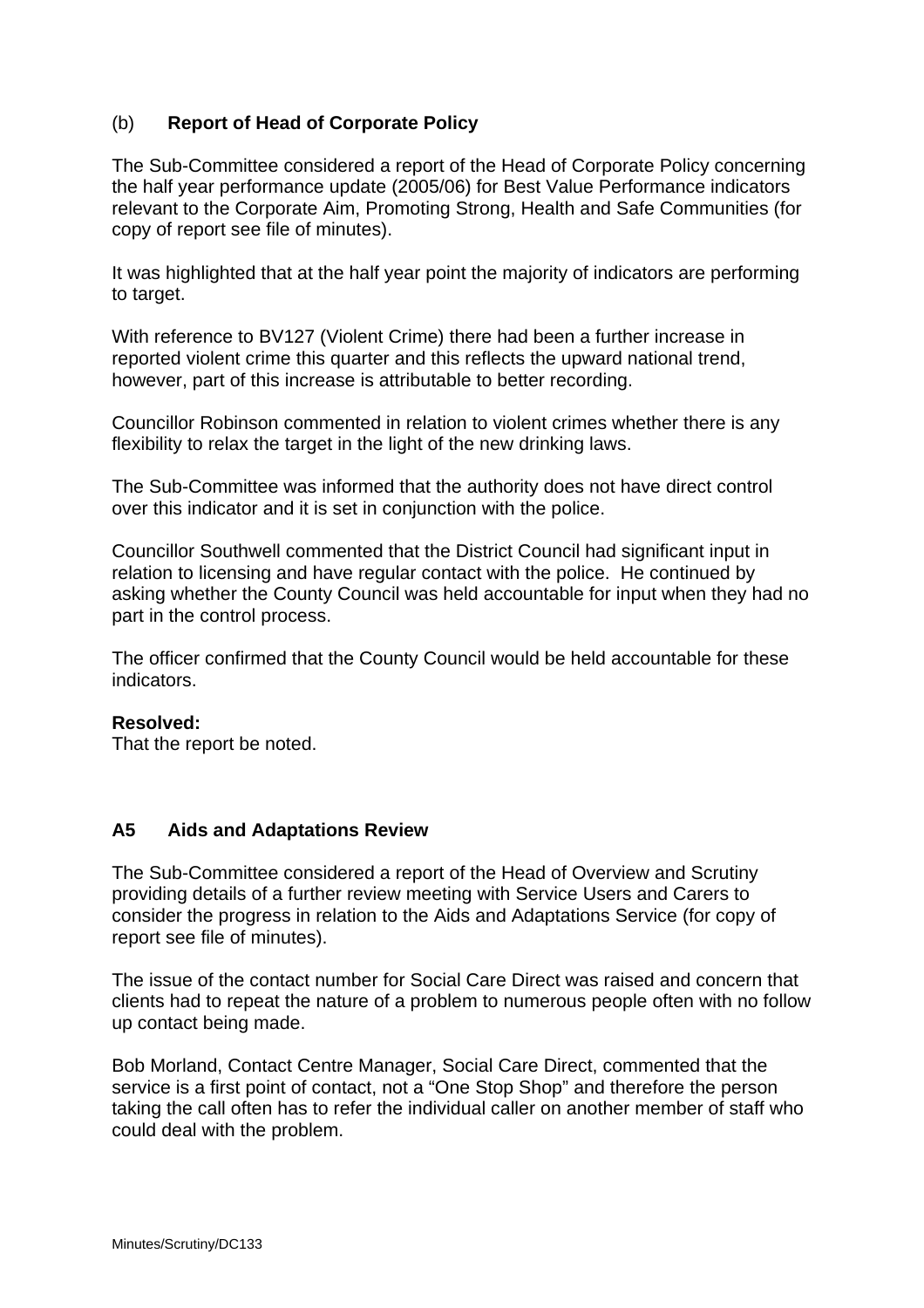John Thornberry, Head of Adult Services, highlighted that the current system is not set up as a "One Stop Shop" although he recognised that there is a need for a member of staff to take ownership of the call he suggested that there maybe a need to extend the staffing of Social Care Direct if a full "One Stop Shop" Service was to be introduced.

Councillor Southwell indicated his view that staff should take ownership of any call taken.

Councillor Armstrong requested clarification about the additional benefits obtained through the work of Welfare Rights. He understood that additional benefits had an impact on the overall financial settlement for the Authority. He considered that additional government funding might be applied to the aids and adaptations service.

Mrs English, asked whether the Authority had care co-ordinators who would look at each client separately and assess their needs.

John Thornberry responded that the Authority does have the equivalent of care coordinators although their title is different.

Councillor Barker highlighted that significant delay is caused by the need for a case to be assessed by an occupational therapist and he suggested that many cases do not need to be assessed in this way. It was explained that normally an assessment was required.

The issue of the number of abortive calls to Social Care Direct was raised.

Bob Morland responded that there are very few abortive calls and that in relation to calls answered successfully, the figures are 95% for January, 92% for April and 91% for July.

It was highlighted that there is a need for users to have confidence that someone will follow up any query.

The Head of Overview and Scrutiny, made reference to a recent meeting between Scrutiny Members and Service Users and Carers where the following issues were raised:-

- Further consideration of the performance of the Social Care Direct 'One Stop' Telephone Service. There was a feeling from some Service Users that it was not 'direct' and that a ring back service might be more appropriate sometimes.
- A need to engender a feeling of confidence in the caring services particularly for those Service Users and Carers who have significant needs.
- A need to reinforce the importance of informing Service Users and Carers where there will be a delay in the delivery of services.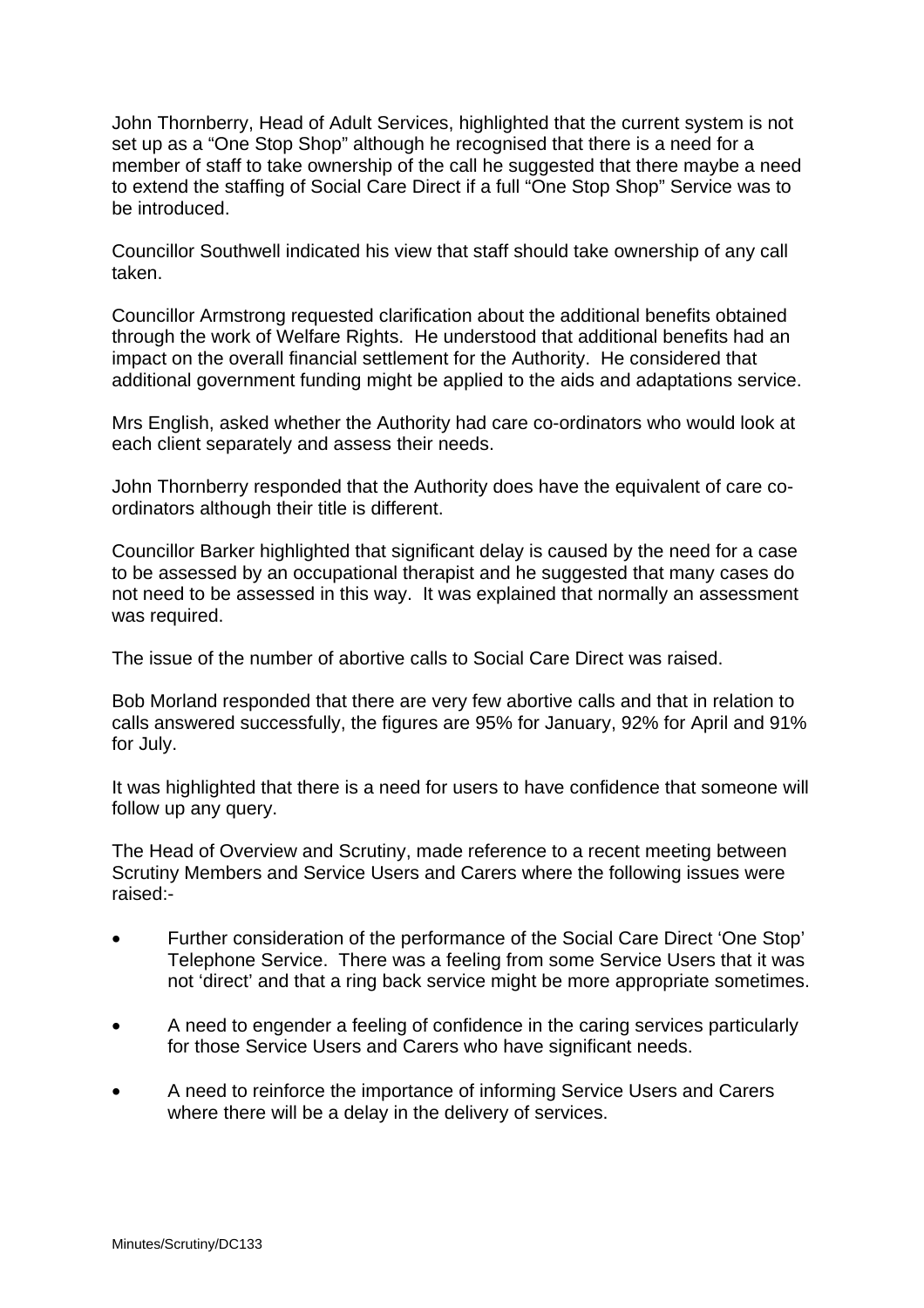- A need to assist Service Users and Carers to choose the appropriate contact for their service needs which might be a direct approach to a provider such as the Home Independence Centre.
- A need to reduce waste and inefficiency.
- A need to consider the equity of services across the County and, in particular, the disparity of waiting times for occupational therapy assessments.

These issues were noted as important comments from Service Users and Carers.

#### **Resolved:**

That the report be noted.

### **A6 Sickness Absence Review**

The Sub-Committee considered a report of the Head of Overview and Scrutiny providing an update about the latest review of the Sickness Absence Scrutiny recommendations (for copy of report see file of minutes).

It was highlighted that currently the sickness absence rate for Social Care and Health is on target to hit 6.5% in 2005/06 compared to 8.6% per annum in 2002/03.

In addition best practice was also being looked at in other local authorities.

It was suggested that Scrutiny now take on a general monitoring role in relation to this project.

Mrs English, asked whether there is a counselling service available for staff to use.

Peter Appleton, Operations Manager, Quality and Performance confirmed that there is provision available to an external counselling service via telephone and in addition Social Care and Health have a staff care unit which provides counselling on a confidential basis.

Mrs Gibbon, Co-opted Member, asked whether any health promotion work was undertaken with staff.

Peter Appleton responded that a proactive approach was being taken in Social Care and Health.

#### **Resolved:**

That the report be noted.